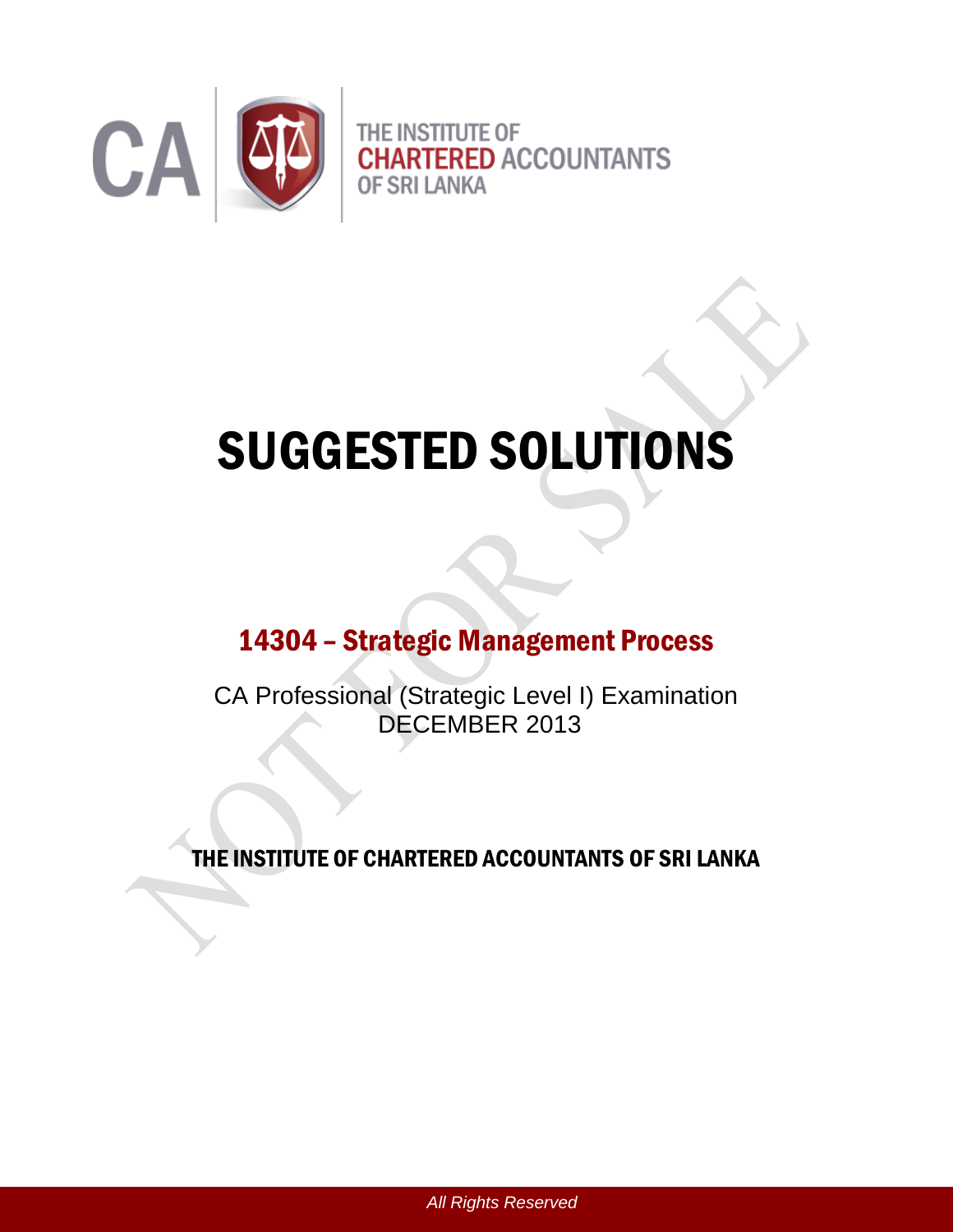## **Answer No. 01**

(a) SERS will impact the SHW of the main company, to the extent it can create/destroy value in terms of contributing to the capital of the centre.

First we will have to consider the extent to which SERS creates value: i.e. profit in relation to capital deployed. We may use the concept of EVA as a tool to measure the real profitability.

 $EVA = Net operating profit after tax - A capital charge$ 

Where, capital charge = Invested capital \* WACC, Invested capital =  $FA + CA - CL$ 

(In 2007 SERS started with 40 cars and we find in 2013 the number works out to 40 cars as well. If we assume an inflation rate YOY of 10 %, we will have the 40 cars at WDV amounting to nearly Rs. 82m - given in the question as well.)

If we assume a WACC of 20% for this venture (considering the type of risk) the capital charge will be Rs.  $82m * 20\% = Rs$ . 16m

Taking into account of the profitability of SERS for the y/e 31/3/2013 we will have an EVA as follows:

Net profit as given  $=$  Rs. 5.7m

However, any realistic assumptions/adjustments necessary to make the accounts reflect the true position of relevant incremental profitability of the project must be considered.

 We have not charged any 'incremental' indirect overheads such as staff costs, office expenses such as stationery, electricity and security (a necessary expense in running a Rent-A-Car operation to track the movement of vehicles). If we assume these cost to be Rs. 150,000 per month, the total cost per year would approximately be Rs. 2m (i.e. Rs. 1.8m rounded up).

Therefore the adjusted incremental NP is Rs.  $5.7m - Rs$ .  $2m = Rs$ .  $3.7m$ 

 $EVA =$  Adjusted incremental  $NP -$  capital charge  $=$  Rs. 3.7m – Rs. 16m

 $= -$  Rs.12.3m

Hence SERS, from a financial perspective, seems to be destroying SHW of Exellent Automobiles.

#### **Note: the following will not form part of the answer**

Ascertaining the WDV of the vehicle fleet on 31/3/13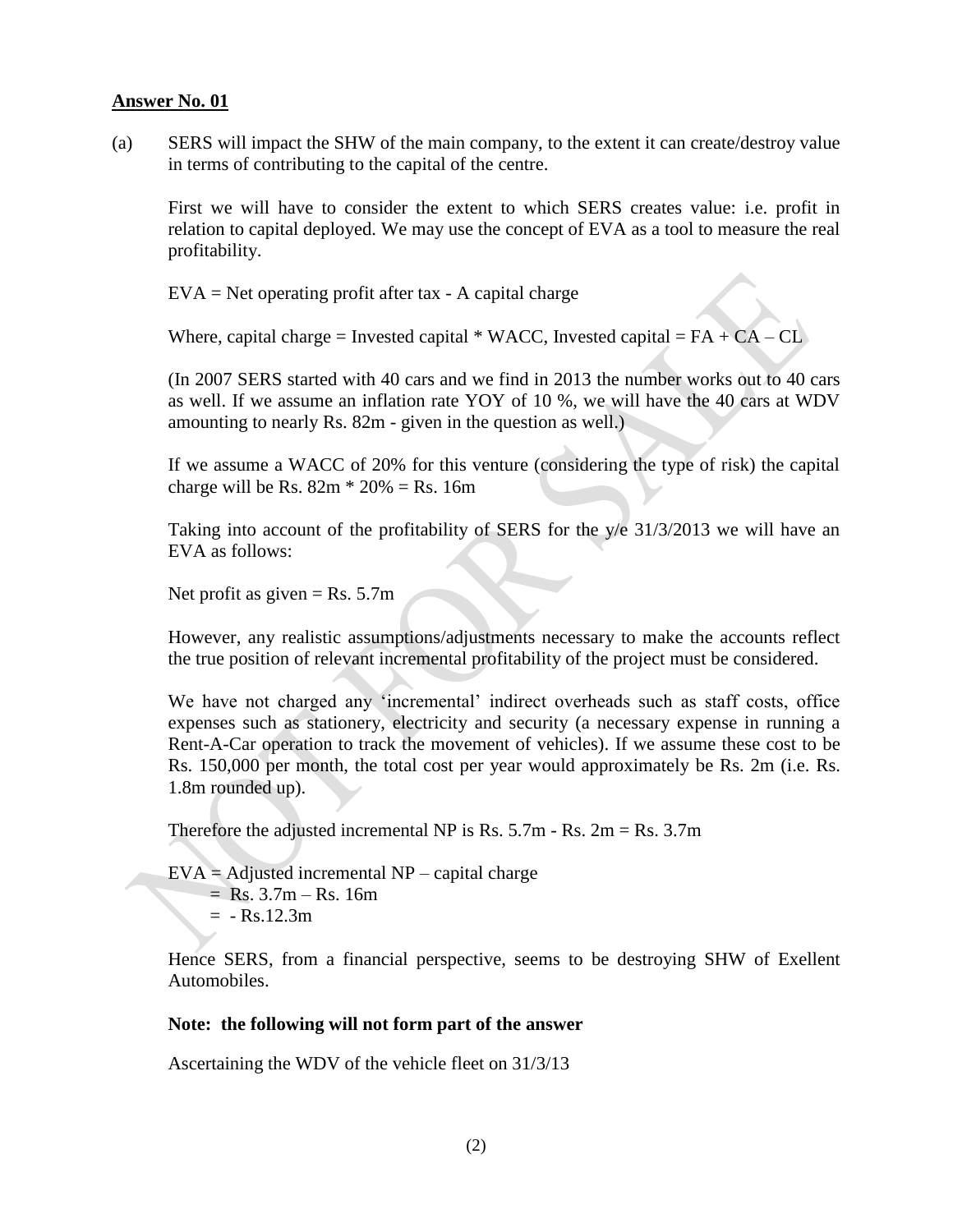| Date Of | Pur. Price                     | Accum Dep'n WDV | Rs. million     |
|---------|--------------------------------|-----------------|-----------------|
| Pur.    | $Rs.$ million $(m)$            | Rs. million (m) | (m)             |
| 1.4.10  | $2m*(1.1*1.1*1.1)=2.7$         | $2.7*75%$       | $0.7*10 = 7$    |
| 1.4.11  | $2m*(1.1*1.1*1.1*1.1)=2.9$     | 3*50%           | $1.5*10 = 15$   |
| 1.4.12  | $2m*(1.1*1.1*1.1*1.1*1.1)=3.2$ | $3.2*25%$       | $2.4*10 = 24$   |
| 1.4.13  | $2m*(1.1$<br>$) = 3.6$         |                 | $3.6 * 10 = 36$ |
|         |                                |                 |                 |
|         |                                |                 | 82              |

#### (b) Financial drives

Major financial drivers are profitability (true profitability measured by EVA), growth, free cash flow and leverage.

(i) Profitability:

Profitability is driven by profit margin and asset turnover.

Profitability was analyzed in (a) above (some expenses were understated).

Vehicle utilization is a major driver of asset turnover and it may be analyzed and estimated as follows:

#### 2011 vehicle utilization

Expected average monthly car rental – Rs. 115,000 (net of VAT) Number of vehicles – 40

Therefore at full utilization of the fleet, Revenue = Rs.  $115,000 * 12 * 40 =$  Rs.  $55m$ 

However, actual turnover recorded is Rs. 33m

Hence, vehicle utilization in 2011 is only 60% (Rs.  $33m \div Rs.55m$ )

#### 2013 (current) vehicle utlisation

Expected average monthly car rental – Rs.  $139,000$  (Rs.  $115,000 * 1.1 * 1.1$ ) [Hiring rates will increase by the rate of inflation] Number of vehicles – 40

Therefore at full utilization of the fleet, Revenue = Rs.  $139,000 * 12 * 40$  $=$  Rs. 67m

However, actual turnover recorded is Rs.40m

Hence, vehicle utilization in 2013 is also only 60% (Rs.40m  $\div$  Rs.67m)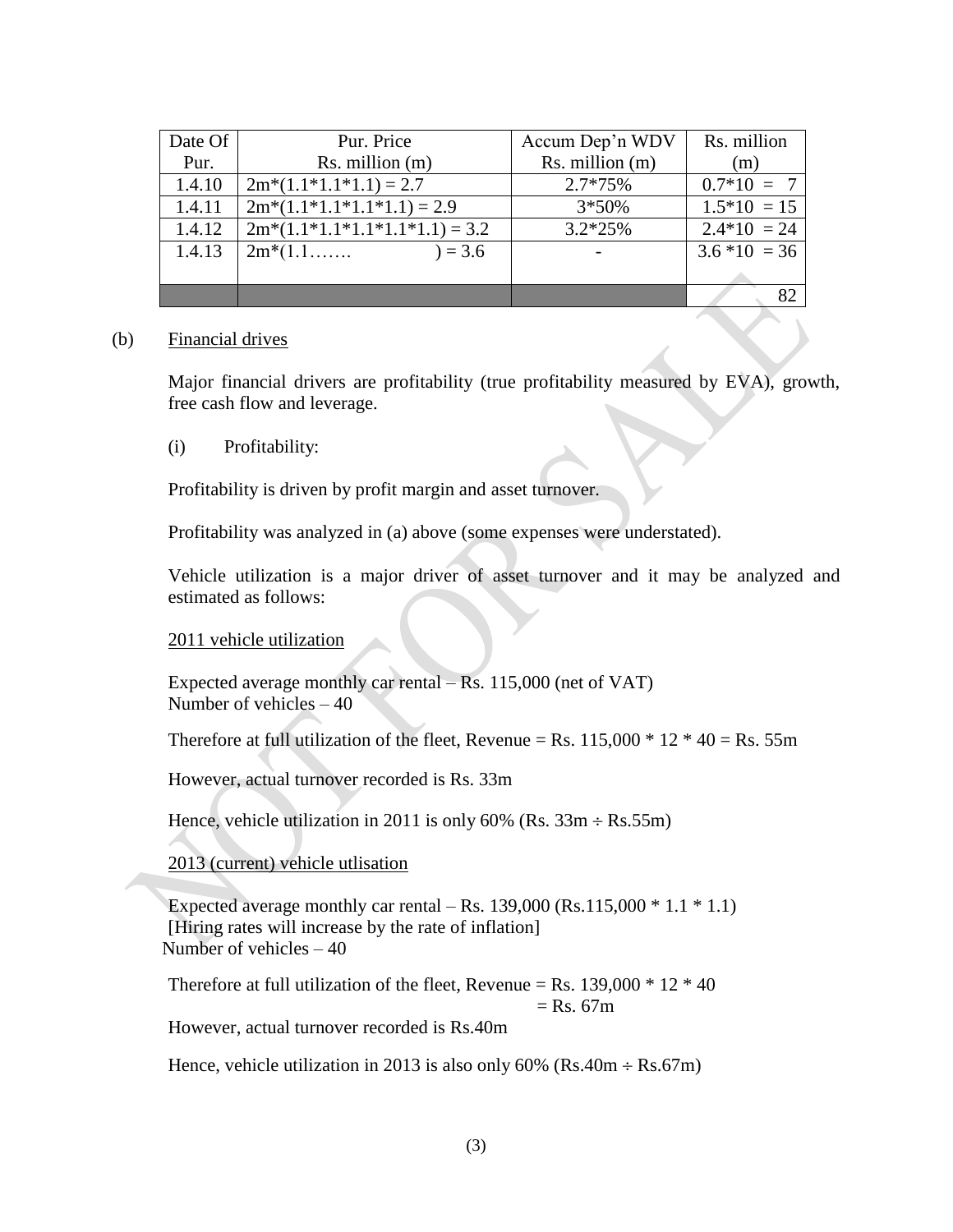Therefore one of the main drivers of the problems of SERS is the low vehicle utilization percentage.

| Year                                                     | Balance b/f | <b>Additions</b> | <b>Disposals</b> | Bal c/f |
|----------------------------------------------------------|-------------|------------------|------------------|---------|
| $10 + 15(1 \text{ yr}) + 15(2 \text{yr})^{**}$<br>1.1.07 |             | 40               |                  | 40      |
| 1.1.08                                                   | 40          | 10               |                  | 50      |
| 1.1.09                                                   | 50          | 10               | (15              | 45      |
| 1.1.10                                                   | 45          | 10               | (15              | 40      |
| 1.1.11                                                   | 40          | 10               | (10)             | 40      |
| 1.1.12                                                   | 40          | 10               | (10)             | 40      |
| 1.1.13                                                   | 40          | 10               | (10)             | 40      |

One needs to construct a small table to arrive at the number of cars in 2013 as 40.

\*\* 10 brand new cars

Assumed the balance cars were equally split between 1- year old and 2-year old cars

#### (ii) Growth (Revenue):

When discounted for inflation, there is no real revenue growth. Furthermore, the number of vehicles remains as 40.

## Non-Financial drivers

Market/Customer related drivers - Selection of market segments, segment satisfaction driven by product quality and service quality.

Product and service quality: product quality seems to be acceptable given the quality and condition of the cars. However, service quality seems to be unsatisfactory according to the consultant's observations.

Internal process driver: Not satisfactory, need to be improved.

Staff competencies and learning: Not satisfactory, need to be improved.

(c) According to Tracey and Wiersema, the competitive advantage of a firm is a function of the firm's ability to deliver one of the three value disciplines, namely: Customer intimacy, Operational excellence and Product leadership.

As the Chairman mentions, SERS seems to opt for customer intimacy; customer intimate companies exactly deliver what customers need and provide a total solution at a reasonable price. They also cultivate relationships, have intimate knowledge of the customer and provide best solutions for them.

Hence as mentioned in the opening remarks by Patrick Gallage, SERS seems to be opting for customer intimacy.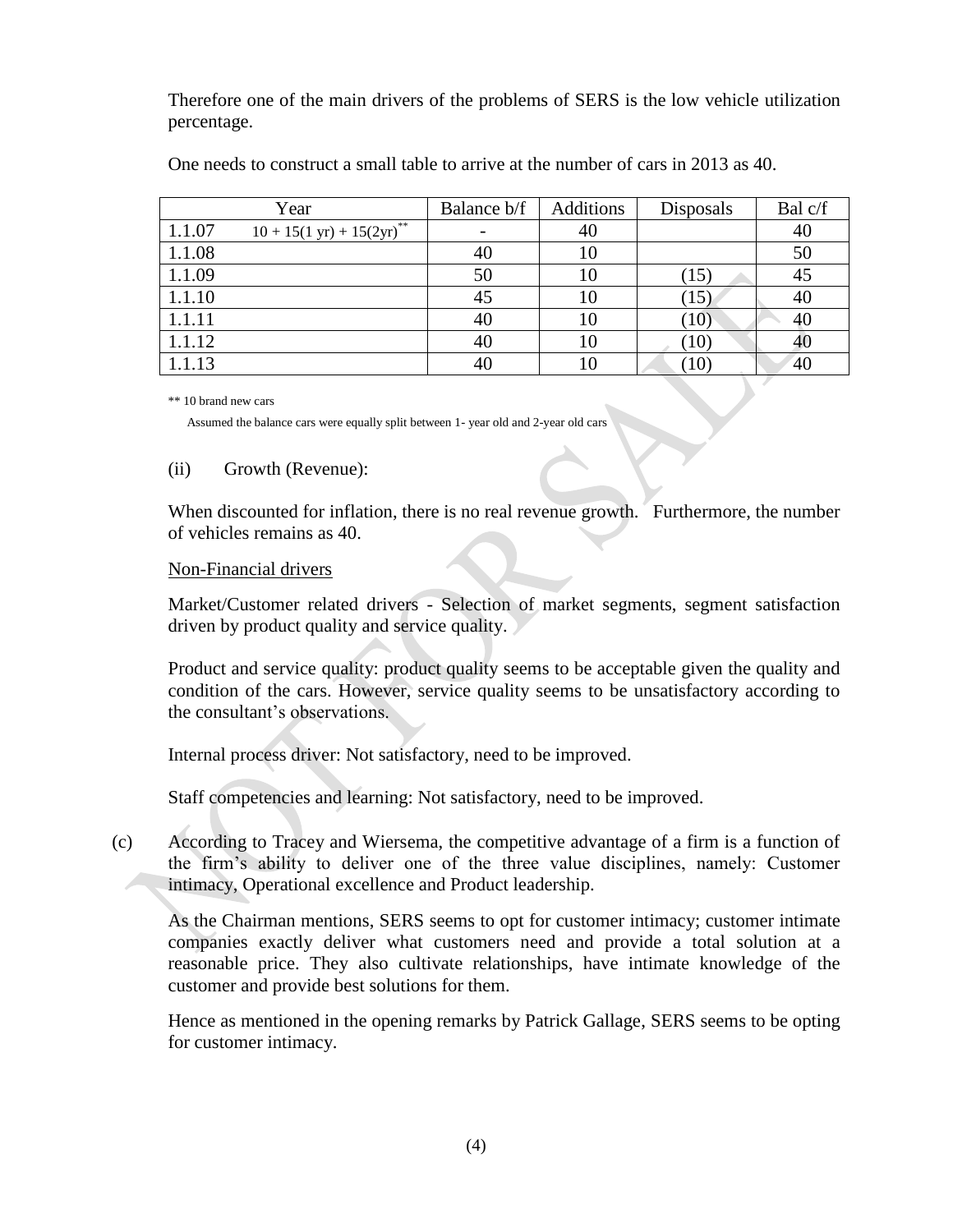However SERS has only partially adopted this strategy. Being customer centric in words only is not sufficient. For example SERS feels they can charge premium prices but only providing sound vehicles and building relationships is not sufficient.

Further, it must be borne in mind that choosing one value discipline does not mean you abandon the other two. These too will have to be maintained at acceptable levels, which does not seem to be the case with SERS. SERS for example does not seem to have paid much attention to operational effectiveness.

- (d) Advantages: addresses an emerging need
	- could be strategically relevant
	- will be able to charge higher rentals
	- less risky option

Disadvantages: when you specifically allocate cars in this manner, utilization will be less as there will be more idle time.

- (e) 'Leading' indicators are those that will indicate the impact on results before the event really occurs:
	- effective segmentation
	- vehicle utilization efficiency
	- service quality such as waiting time for finalizing a hire, simplified documentation
	- knowledge of staff in assisting a potential hirer in making a choice
	- ability to screen a client in avoiding fraudulent customers
	- efficient processes such as order fulfillment

| <b>Risks</b> |                                        | <b>Tactics</b> |                                             |
|--------------|----------------------------------------|----------------|---------------------------------------------|
|              | Cars being stolen                      |                | Explore possibilities of finding insurance  |
|              |                                        |                | companies and negotiate to insure cars.     |
|              |                                        |                | Use latest technology, e.g. GPS technology  |
|              |                                        |                | to track the cars.                          |
| 2.           | Poor quality services being complained | -              | Employ separate staff after proper training |
|              | of                                     |                | on providing quality service is given.      |
|              |                                        |                |                                             |
| 3.           | Credit risk                            |                | Obtain rent in advance.                     |

# **Answer No. 02**

(a) (i) An organizational structure is an arrangement of tasks and people, aimed at facilitating the achievement of organizational goals. A structure is not an end in itself. A structure is good only to the extent that it helps the organization to implement its strategy and accomplish its goals. The structure should be changed if it impedes the achievement of goals.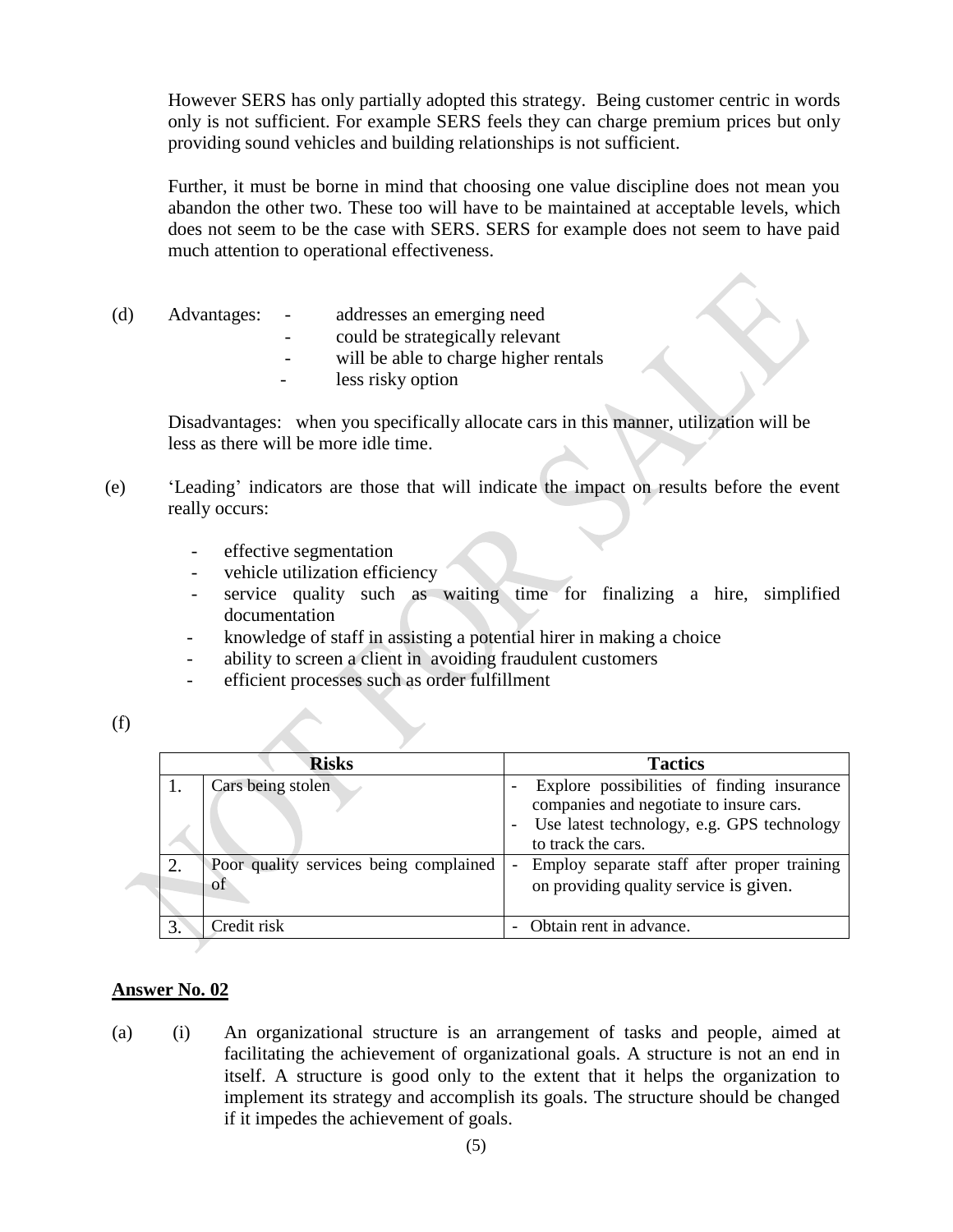If strategy were to follow structure that is already in place, it would only limit the scope for action and it would result in inefficiency. Thus, 'structure should follow strategy'.

- E.g. 1. In any business, some activities in the value chain are more critical to strategic success and competitive advantage than others. For example, hotels have to be good at fast check in/checkout, housekeeping and facilities maintenance, food service, and the creation of a pleasant ambience.
	- 2. For a manufacturer of technical equipment, the critical activities can be R & D, product innovation, getting products to the market quickly, effective marketing and after-sales service. Accordingly the organization structure must be built around the efficient performance of these activities.
	- 3. In a multi-business organization, different businesses are generally organized into strategic business units (SBU's) for purposes of effective management. Such divisions are normally created along distinct product-market domains.
- (ii) A company that is following a low cost strategy would have to possess strong process engineering skills to ensure that costs are reduced at every link in the value chain. It will be a functional organizational structure where people performing similar tasks are grouped together. There is a clear demarcation of authority and responsibility. Since there are many different functional hierarchies (in production, finance, and so on), there is more control in this structure. Incentives will be based on meeting strict quantitative targets. Organizational culture would have its emphasis on tight controls and budgets.

A company that is pursuing success through a differentiation strategy needs to possess strong product engineering skills to add features to the total product offering. Creative flair, research capability and marketing skills are important for success. Hence, it will be a decentralized structure where decision making is pushed down to the lowest level capable of making timely, informed and competent decisions. It is a less formal approach which recognizes that creativity and innovation could reside anywhere in the organization. Thus, there would be a flat structure with cross-functional teams and project teams. A matrix structure, for example, has the advantage of cross-functional integration, which improves the organization's speed and flexibility in responding and dealing with change.

Reduced importance of hierarchy is replaced by the development of shared beliefs and values. In other words, corporate culture becomes very powerful. Controls would be through values and norms which promote creativity and innovation. Control is cultural rather than bureaucratic.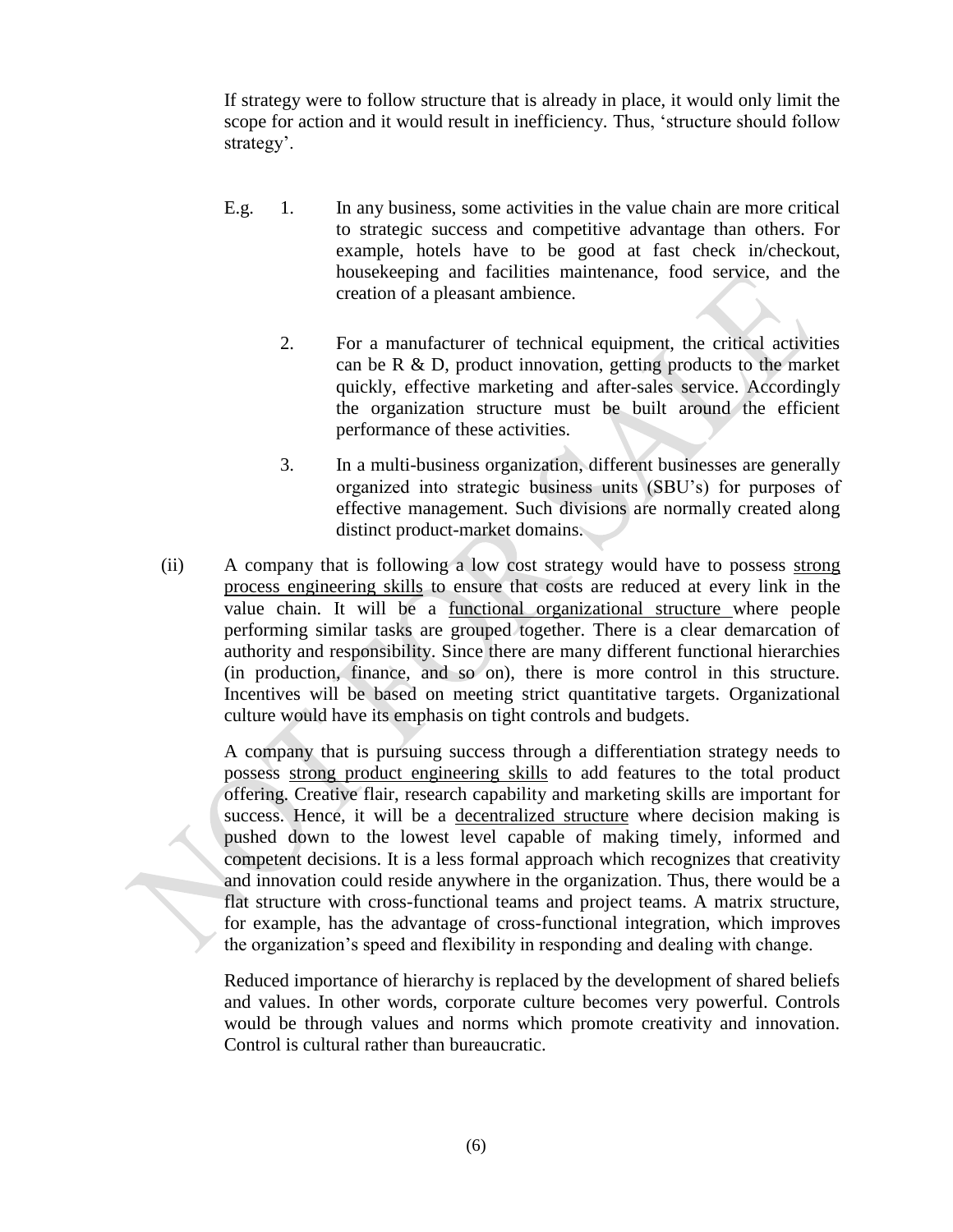## **Summarized answer**

|                             | <b>Cost leadership</b>                  | <b>Differentiation</b>                                  |
|-----------------------------|-----------------------------------------|---------------------------------------------------------|
| Organizational<br>structure | Functional                              | matrix<br>Decentralized,<br>flat,<br>(cross functional) |
| Control                     | $Tight$ – process engineering<br>skills | $F$ lexible – product engineering<br>skills             |
| Culture                     | Bureaucratic                            | Informal                                                |

(b) (i) Critical success factors (CSI) are those product features that are particularly valued by customers, and therefore where the organization must excel at to outperform competition.

> KPI's are measures that quantify management objectives and enable the measurement of strategic performance.

- (ii) KPIs enable a company to focus on:
	- Aspects of organizational performance that are most critical for the current success.
	- Measures that are critical for the future success of the organization
- (iii) Manufacturing: Product rejection rate; Productivity level of production division employees; Capacity utilisation rate of machines; Machine breakdowns; Machine change-over times.
	- Marketing: Customer attrition rates; New customers acquired; Frequency of customer complaints; Sales per employee; Market share.

HR: Recruitment cost per employee: Average time to recruit (per position) Employee turnover ratios; Number of training programmes conducted. Number of training hours per employee.

(iv) (1) Supply time when marketing "bearings" as machines will lie idle without bearings and hence this is a CSF in the industry of marketing bearings. Grocery store: customer service, quality/fresh products, clean environment

Restaurant: good location, service of waiters, quality of food

# **Answer No. 03**

(a) (i) Competitive advantage is anything which gives one organization an edge over its rivals. Porter argues that a firm should adopt a competitive strategy which is intended to achieve some form of advantage for the firm.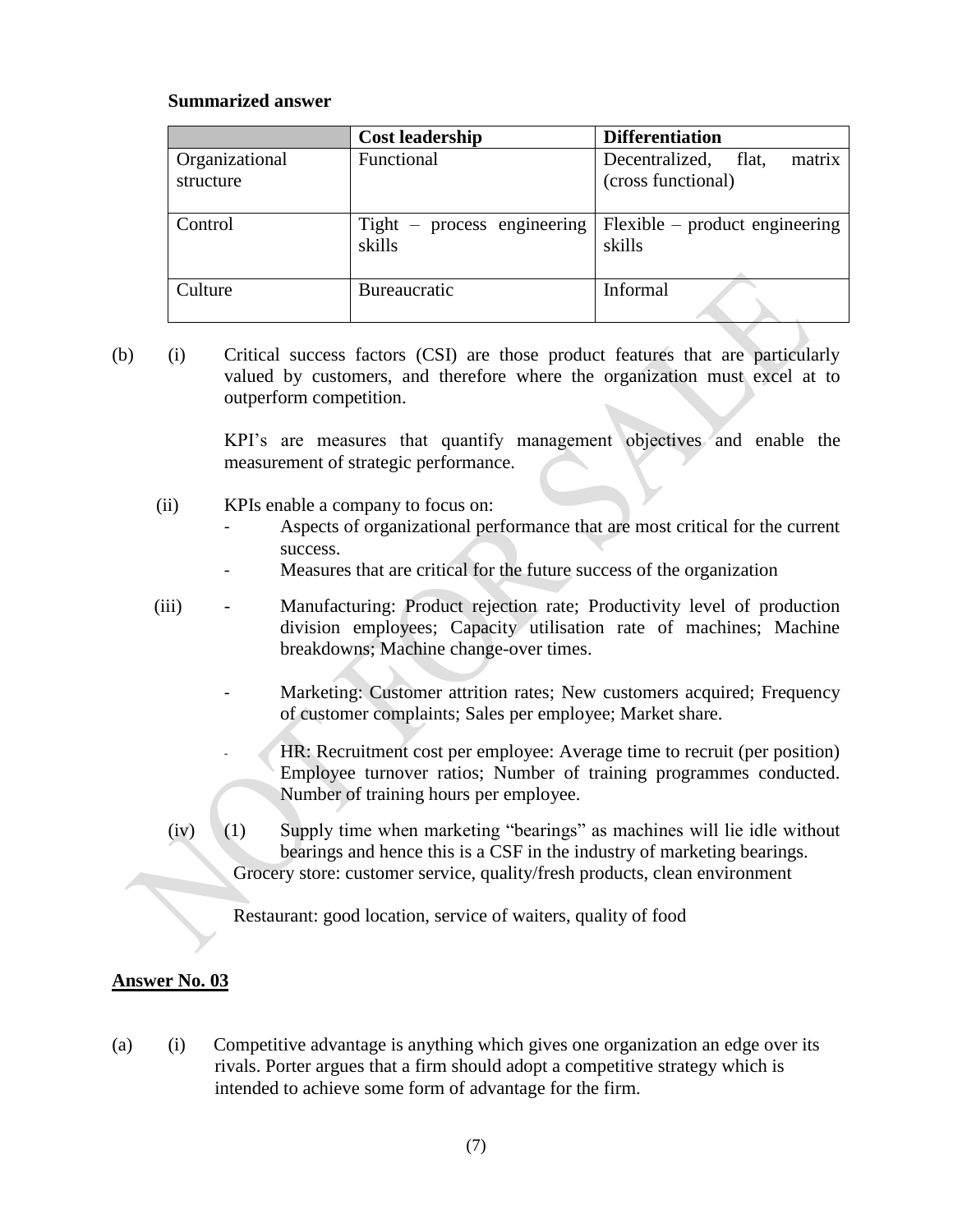A competence is something an organization is good at doing. A core competence is a more valuable resource strength than other competencies because it is a proficiently performed internal activity that is central to a company's strategy and competitiveness. Core competencies are the linked set of skills, activities and resources that together deliver customer value. It is usually the product of accumulated learning and experience in performing specific activities e.g. skills in manufacturing a high quality product.

A distinctive competence is something that a firm does exceptionally well in comparison to its competitors. A core competence becomes a basis for sustainable competitive advantage only when it is a distinctive competence. A distinctive competence is a competitively potent resource strength for three reasons (a) it gives a company a competitively valuable capability that is unmatched by rivals (b) it has the potential for being the cornerstone of the company's strategy and (c) it can produce a competitive edge in the market place since it represents a level of proficiency that is superior to rivals. It is achieved through the coordination of activities across several functional departments/divisions and cannot be easily imitated by rivals because the advantage does not reside in one division but is spread throughout the organization. It is always easier for a company to a build competitive advantage when it has a distinctive competence in performing an activity important to market success, e.g. Toyota's short design-to-market cycles.

(ii) Students are free to offer an example say from the manufacturing sector or the service sector.



# (b) **Porter's Value Chain Diagram**

# **Supporting Activities**

1. Firm infrastructure- A suitably designed building, with required furniture, fixtures & fittings, kitchen appliances  $\&$  utensils, cutlery  $\&$  crockery, curtains, table cloth  $\&$ serviettes, parking facilities, motor cycles for home deliveries.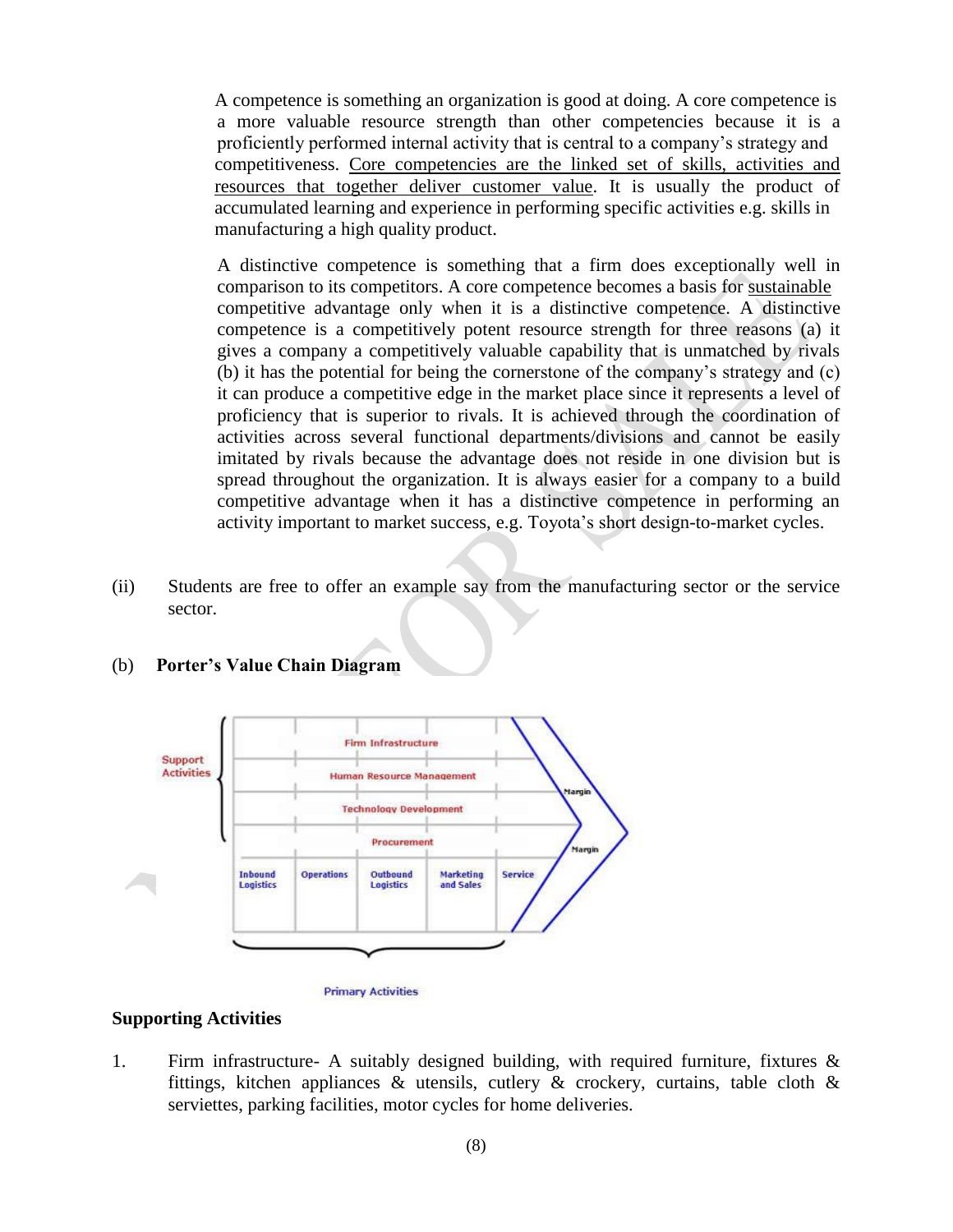- 2. Technology- A system to accept orders on- line, system to make payment by credit card.
- 3. HR- Adequate number of employees in different categories; training of chef and his staff training of waiters and others on customer service; delivery staff with a good knowledge of the local road network.
- 4. Procurement- Obtaining quality supplies and other inputs; develop a network of reliable suppliers who will deliver supplies on time and at the best possible price.

# **Primary Activities**

- 5. Inbound logistics Receiving, handling, and storing of inputs such as rice, vegetables, fish & meat, fruits, condiments & beverages.
- 6. Operations- Converting inputs to finished product (this has to be done hygienically), presence of an adequate number of well-trained waiters and waitresses to serve guests.
- 7. Outbound logistics- Packaging for take-away, boxes for home delivery.
- 8. Marketing & sales Advertising on media promotions via leaflets and placards (e.g. Today's Special), sales promotions.
- 9. After-sales- A system to receive and then deal with customer complaints, customer satisfactory surveys.

# **Answer No. 04**

- (a) What are our products: 'automotive' leadership indicates the industry
	- Who are our customers/markets: 'global enterprise' suggests that its customer base is global
		- Technology: 'accelerate development of new products', 'changing models' and' lean global enterprise'
		- Concern for growth & profitability: 'operate profitably', 'improve our balance sheet'.
		- Philosophy (values): 'work together as one team', 'employee satisfaction'
			- Concern for public image: 'Work towards customer, supplier and community satisfaction'
- (b) Being in the automobile industry, the mission statement could have mentioned the company's concern for the environment.
	- Being a large employer, the company's commitment to provide growth and advancement for employees could have been emphasized.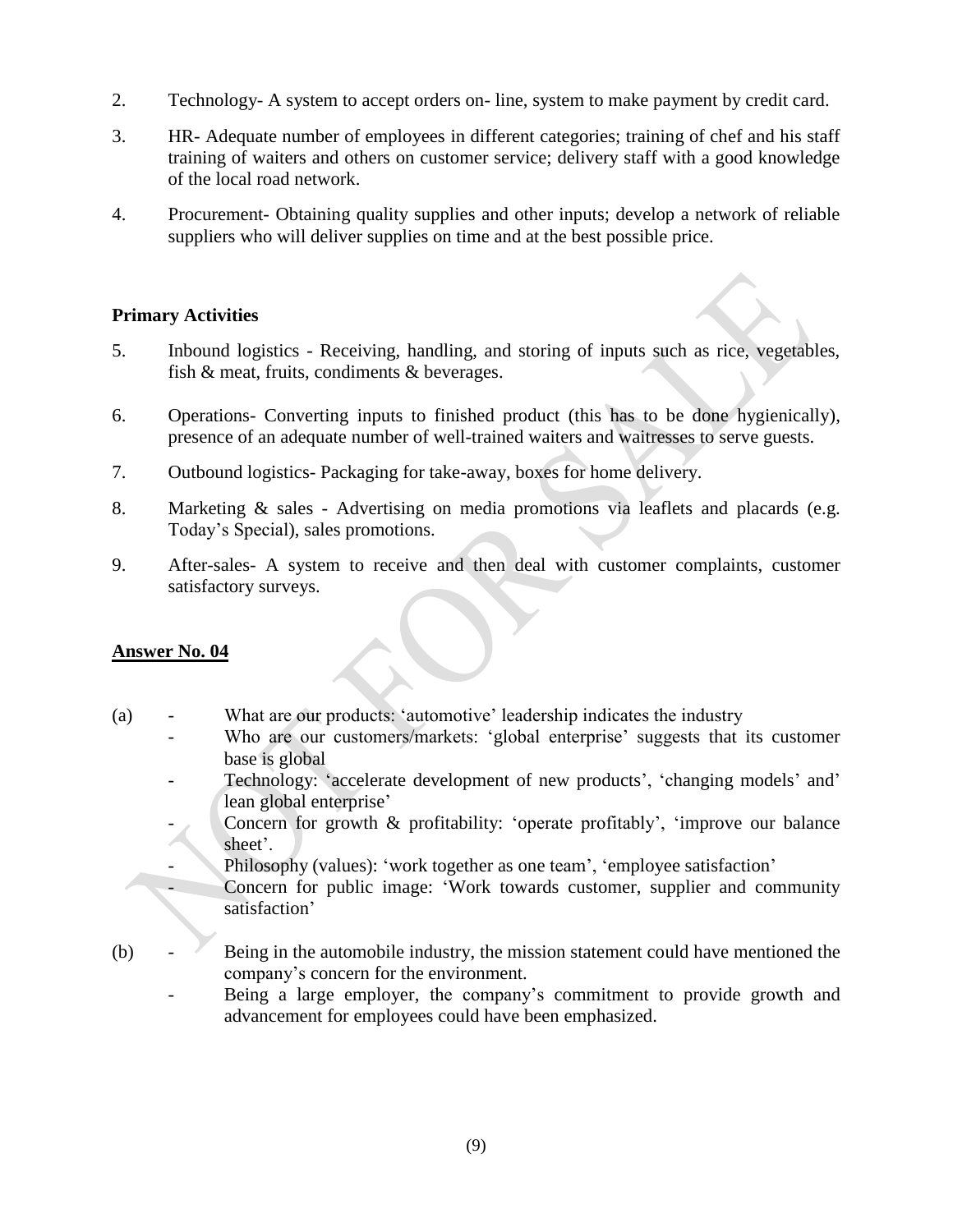## **Answer No. 05**

(i) The three bottom lines are (a) social justice bottom line (b) environmental bottom line and (c) economic bottom line. These are commonly called the three P's: People, Planet and Profits.

The Social Justice bottom line refers to fair and beneficial business practices toward labour such as the payment of fair wages, employee health and safety, and employee engagement. It also includes the community.

The Environmental bottom line refers to careful management of energy, reducing manufacturing waste, recycling of materials, careful disposal of waste without endangering public health.

The Economic bottom line includes not only business profits but an assessment of the impact of an organization's activity on its economic environment.

- (ii) The advantages are:
	- Access to untapped markets e.g. eco tourism
	- Enhances image of the company and contributes to business sustainability
	- Helps to attract and retain high caliber employees
	- Improves access to investors
	- Identifies potential cost savings
	- Increases scope for innovation